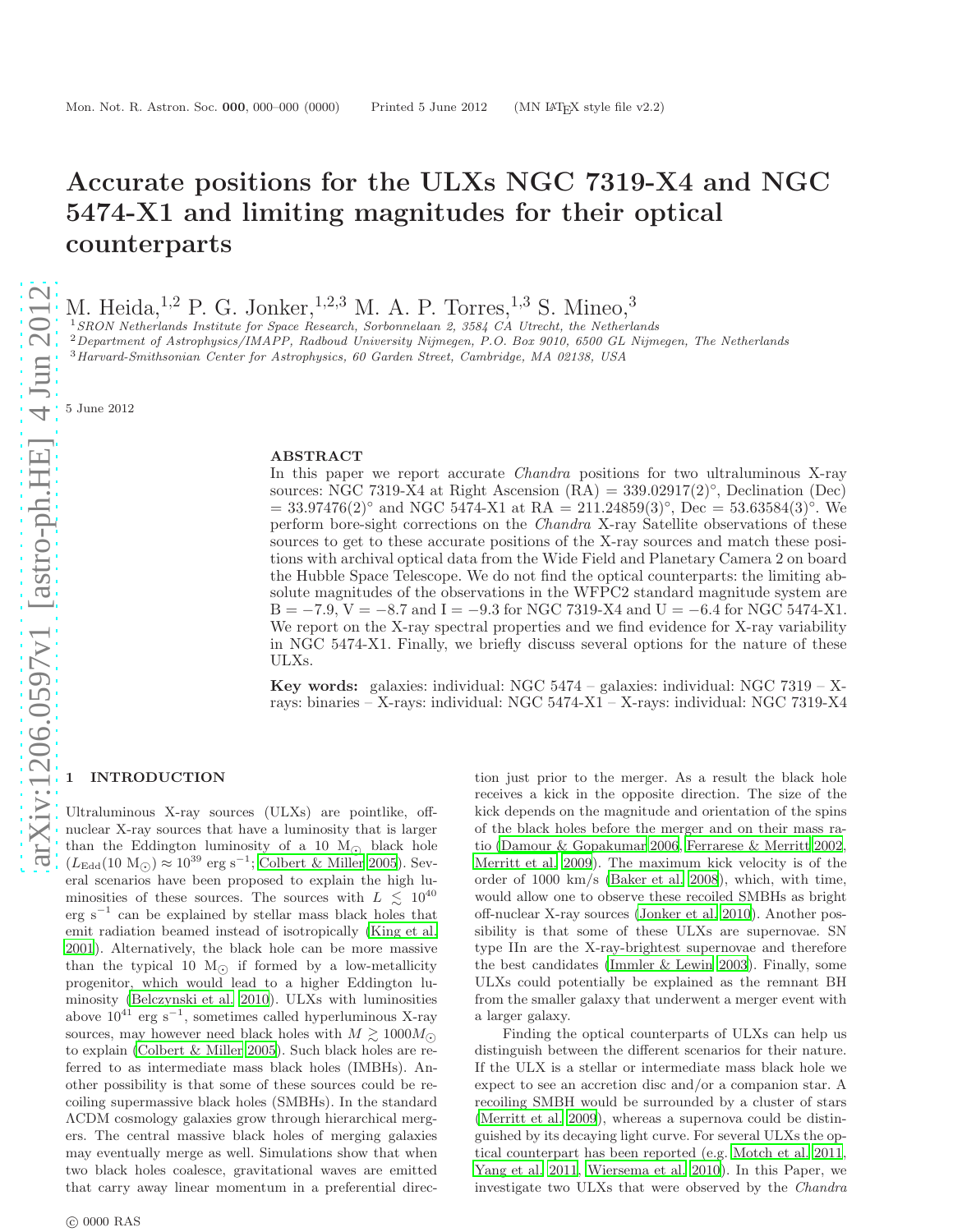## 2 M. Heida et al.

X-ray Observatory and the Hubble Space Telescope (HST). NGC 7319-X4 [\(Liu 2011\)](#page-7-12) is located in the late-type galaxy NGC 7319, one of the galaxies in Stephan's Quintet. NGC 5474-X1 [\(Swartz et al. 2011\)](#page-7-13) is the brightest X-ray source in the highly asymmetrical late-type galaxy NGC 5474.

## 2 OBSERVATIONS, ANALYSIS AND RESULTS

#### 2.1 Chandra X-ray observations

We retrieve the observations in Table [1](#page-2-0) from the *Chandra* archive and reprocess the events making use of the calibration files using CALDB version 4.4.7, employing CIAO version 4.4. We only use datasets 7924 and 9546 for the boresight correction of the *Chandra* images, since the datasets with the shorter exposure times do not contain other sources with enough counts for accurate position measurements.

#### 2.1.1 NGC 7319

For the bore-sight correction of the NGC 7319 field we can use only one source, coinciding with the center of the galaxy (see Figure [1\)](#page-2-1). This is a bright (K-band magnitude = 10) point source in the 2 Micron All Sky Survey (2MASS) and its position is accurately known: Right Ascension (RA)  $= 339.014833°$  and Declination (Dec)  $= 33.975750°$ . The position of the X-ray source from WAVDETECT is  $RA =$  $339.014934(4)°$ , Dec =  $33.975872(3)°$ . We apply shifts of  $dRA = 0.299$ " and  $dDec = -0.440$ " with WCSUPDATE. The drawback of having only one point with which to do the correction is that we can not correct for potential effects of rotation. After applying the bore-sight correction the position of the core of NGC 7319 differs from the 2MASS position by 0.03". This is consistent with the uncertainty in the determination of the X-ray source on the CCD by WAVDETECT. We adopt this as the uncertainty on the boresight corrected Chandra positions. The corrected position for the ULX is RA =  $339.02917(2)°$ , Dec =  $33.97476(2)°$ in the 2MASS frame. These uncertainties stem only from determining the positions of the ULX on the CCD and tying the Chandra frame to the 2MASS frame (and thus do not take into account any uncertainty associated with tying the 2MASS sources to the International Celestial Reference System [ICRS]). All quoted uncertainties correspond to  $1-\sigma$ errors on single parameters.

We extract all counts in a circle with a radius of 6 pixels around the source using the CIAO-task specextract. The 6-pixel radius contains approximately 95% of the energy of the source. We use ARFCORR to apply an aperture correction to the auxiliary response file (arf) to give us the correct source flux. To calculate the background we also extract the counts in a circle with a radius of 80 pixels away from any sources but on the same CCD chip. The observed background-subtracted number of photons in the 0.3–7.0 keV range is 162. The predicted number of background photons in the source extraction region is 4. We use Xspec version 12.6.0q to fit an absorbed power law to the counts per second per keV using C-statistics [\(Cash 1979\)](#page-7-14) modified to account for the subtraction of background counts, the so

called W-statistics<sup>[1](#page-1-0)</sup>. The best-fit values are listed in Table [2.](#page-3-0) These values give a 0.5-10.0 keV luminosity of  $2 \times 10^{40}$  erg s<sup>-1</sup> at the distance of the galaxy of 90.75 Mpc [\(Crook et al.](#page-7-15) [2007](#page-7-15)).

We perform the same analysis on the shorter observation (with obsid 789). The observed background-subtracted number of photons is 20. We fit the same model to this dataset and find that the spectrum is consistent with the same model and flux.

To derive the visual extinction from the hydrogen column density we use the relation of [Predehl & Schmitt \(1995](#page-7-16)) between  $N_H$  and optical extinction. We find a visual extinction  $A_V = 0.9 \pm 0.4$  magnitudes. This value is higher than the Galactic foreground extinction in the direction of NGC 7319 provided by NED<sup>[2](#page-1-1)</sup>,  $A_V = 0.26$  mag [\(Schlegel et al. 1998](#page-7-17)). However, the dust maps of [Schlegel et al. \(1998\)](#page-7-17) have the same resolution as for IRAS, leaving room for local fluctuations.

#### 2.1.2 NGC 5474

We follow the same procedure for NGC 5474. For the boresight correction we use the star USNO B1.0 1436-0232144. Its position is RA =  $211.26471(3)°$ , Dec =  $53.63914(3)°$ . It has no measured proper motion. The position of the corresponding X-ray source is  $RA = 211.26499(2)°$ , Dec = 53.63916(2)°. After correcting the astrometry the offset between the reference star and its USNO position is 0.15". We adopt this as the uncertainty of the X-ray positions with respect to the USNO B1.0 frame. The corrected position of the ULX is RA =  $211.24859(3)°$ , Dec =  $53.63584(3)°$  in the USNO B1.0 frame.

The net number of counts from the source is 5219 in the 0.3–7.0 keV range, with a count rate of  $0.175 \pm 0.002$ counts per second. The background level is less than 0.05 %, corresponding to less than 2 photons. We use the FTOOLS task grppha to rebin the spectrum with at least 30 counts in each bin. We fit an absorbed power law (WABS  $\times$  PEGP-WRLW) to the data using  $\chi^2$  statistics. Because of the high count rate we also add the pileup model [\(Davis 2001](#page-7-18)) to the fit function. The best-fit parameters are listed in Table [2](#page-3-0) and the X-ray spectrum with the fitted model is plotted in Figure [2.](#page-3-1) The ULX has an 0.5–10.0 keV X-ray luminosity of  $1.9 \times 10^{40}$  erg s<sup>−1</sup> at the distance of the galaxy of 6.8 Mpc [\(Drozdovsky & Karachentsev 2000](#page-7-19)).

We use the same extraction regions on the shorter exposure with ID 7086. The background-subtracted number of source counts is 182, too few to use  $\chi^2$  statistics. We use W-statistics instead. The data are consistent with the same model as the longer exposure, but the flux is significantly lower: in the shorter exposure the 0.5–10 keV flux is  $(0.7 \pm 0.1) \times 10^{-12}$  erg cm<sup>-2</sup> s<sup>-1</sup>, almost a factor 5 lower than in the later, longer exposure. The 0.5–10.0 keV X-ray luminosity is  $3.9\times10^{39}~\rm erg~s^{-1}$ 

Again using [Predehl & Schmitt \(1995\)](#page-7-16) we find an absorption  $A_V = 0.54 \pm 0.08$  magnitudes. This is significantly

<span id="page-1-1"></span><span id="page-1-0"></span><sup>1</sup> see<http://heasarc.gsfc.nasa.gov/docs/xanadu/xspec/manual/> <sup>2</sup> Nasa/ipac Extragalactic Database, <http://ned.ipac.caltech.edu/>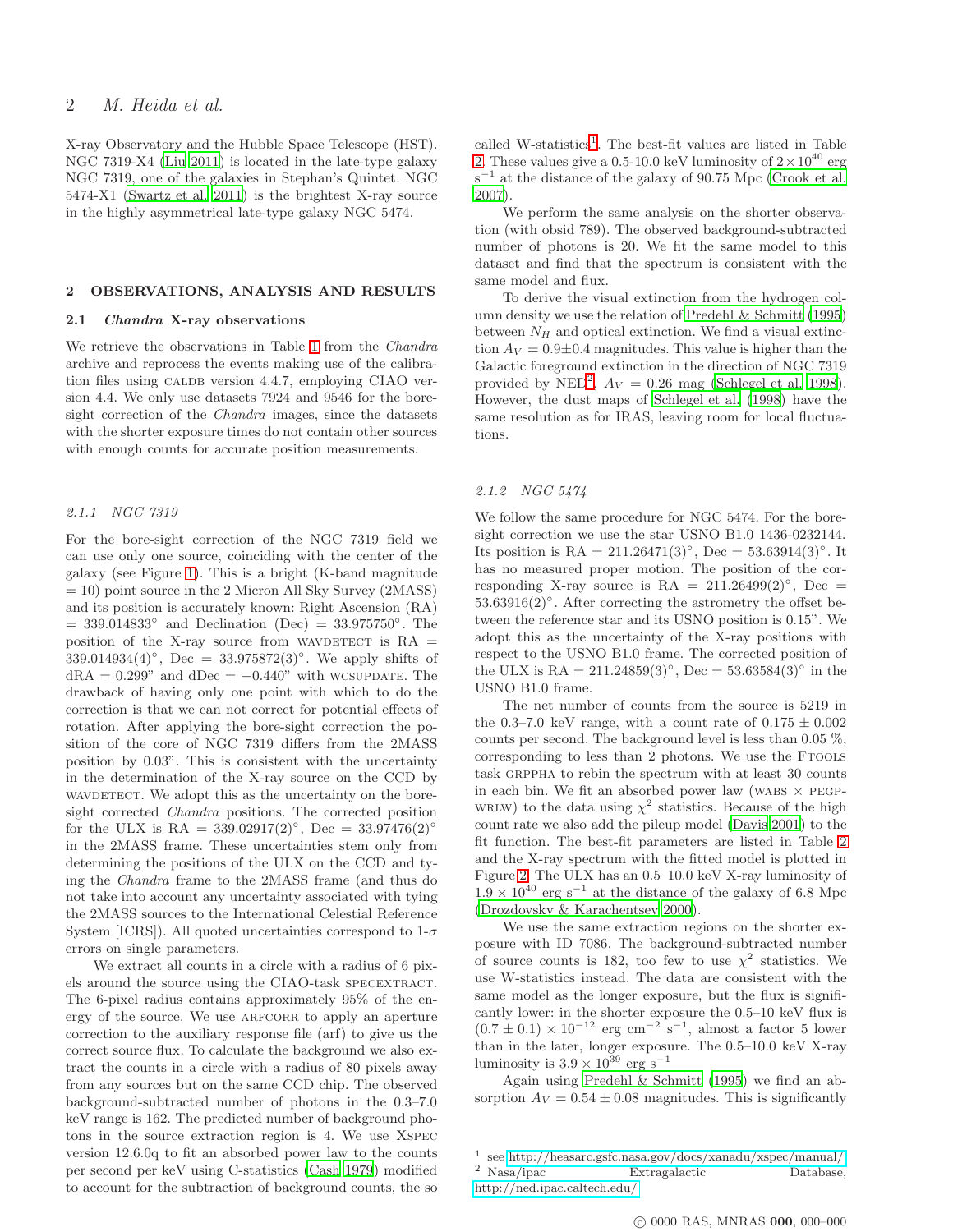<span id="page-2-0"></span>Table 1. The *Chandra* observations of the ULXs in NGC 7319 and NGC 5474: observation ID number, exposure time in kiloseconds, CCD on which the source was detected and the off-axis angle of the source in arcminutes.

| Galaxy   | Obs. ID | Exp. time | src on CCD | off-axis angle | Obs. date  |
|----------|---------|-----------|------------|----------------|------------|
| NGC 7319 | 789     | $19.7$ ks | ACIS S3    | 2.00'          | 2000-07-09 |
|          | 7924    | $94.4$ ks | ACIS S3    | 3.05'          | 2007-08-17 |
| NGC 5474 | 7086    | $1.8$ ks  | ACIS S3    | 1.61'          | 2006-09-10 |
|          | 9546    | $30.2$ ks | ACIS S3    | 1.89'          | 2007-12-04 |

<span id="page-2-1"></span>

Figure 1. *Left panel:* The *Chandra* image with the ULX (left circle) and position of the core of NGC 7319 (right circle). *Right panel:* The X-ray spectrum of NGC 7319-X4 with fitted model and residuals. The events are extracted from the observation with ID 7924 (see Table [1\)](#page-2-0) and are rebinned for visual clarity.

more than the Galactic absorption in the direction of NGC 5474 of  $A_V = 0.036$  mag [\(Schlegel et al. 1998](#page-7-17)).

#### 2.2 HST observations

## 2.2.1 NGC 7319

We analyse archival HST data of NGC 7319 obtained with the Wide-Field and Planetary Camera 2 (WFPC2) on 1999- 06-17 as part of the proposal GO-6596. The observations consist of  $1 \times 1600$  s and  $3 \times 1700$  s exposures with the F450W (wide B-band) filter,  $4 \times 800$  s exposures with the F569W (WFPC2 V-band) filter and  $4 \times 500$  s exposures with the F814W (WFPC2 I-band) filter. The position of the ULX is situated on WFC chip 2.

We use the WFPC2 photometry package HSTPHOT [\(Dolphin 2000\)](#page-7-20) to find stars in the HST data. Following the HSTPHOT User's Guide<sup>[3](#page-2-2)</sup> we first mask bad pixels and cosmics in the data image with the mask-task that uses the data quality image. To produce a single deep image in the three different bands we align the images using the IRAF task IMALIGN and combine the aligned images with the HSTPHOT task COADD. We use the Sloan Digital Sky Survey (SDSS)

positions of five unsaturated stars on the WFC2 chip to improve the astrometry with the GAIA software tool. The systematic uncertainty of the SDSS positions is <sup>∼</sup> <sup>0</sup>.25′′ [\(Pier et al. 2003\)](#page-7-21) and the uncertainty in the fit is 0.07′′ , resulting in a total uncertainty of  $\sim 0.25''$ . The total uncertainty of the X-ray position on the HST image also includes the systematic uncertainty of 2MASS (0.2", [Skrutskie et al.](#page-7-22) [2006](#page-7-22)), the statistical X-ray bore-sight uncertainty (0.03") and the uncertainty in localizing the Chandra source on the chip (0.1"). Adding these values in quadrature yields a  $1-\sigma$ uncertainty of 0.3".

We then use  $HSTPHOT's$  main task – also called  $HST-HOT's$  $PHOT - to get photometric information of all the stars in the$ images. It converts the flight system magnitudes to WFPC2 standard magnitudes using the transformations described in [Holtzman et al. \(1995\)](#page-7-23). We use the 'local sky determination' option of HSTPHOT because the background varies across the chip due to the presence of a variable amount of unresolved stars in NGC 7319. The program returns several stars around the Chandra position of the X-ray source, but none closer than 0.8" (see Figure [3\)](#page-4-0). The probability that this closest source is the optical counterpart to the ULX is negligible.

We also use HSTPHOT's function to add artificial stars to an image, with the B-band magnitude ranging from 24 to 30 and the B-I color from −1 to 6. The U-, V- and R-band

<span id="page-2-2"></span><sup>3</sup> http://purcell.as.arizona.edu/hstphot/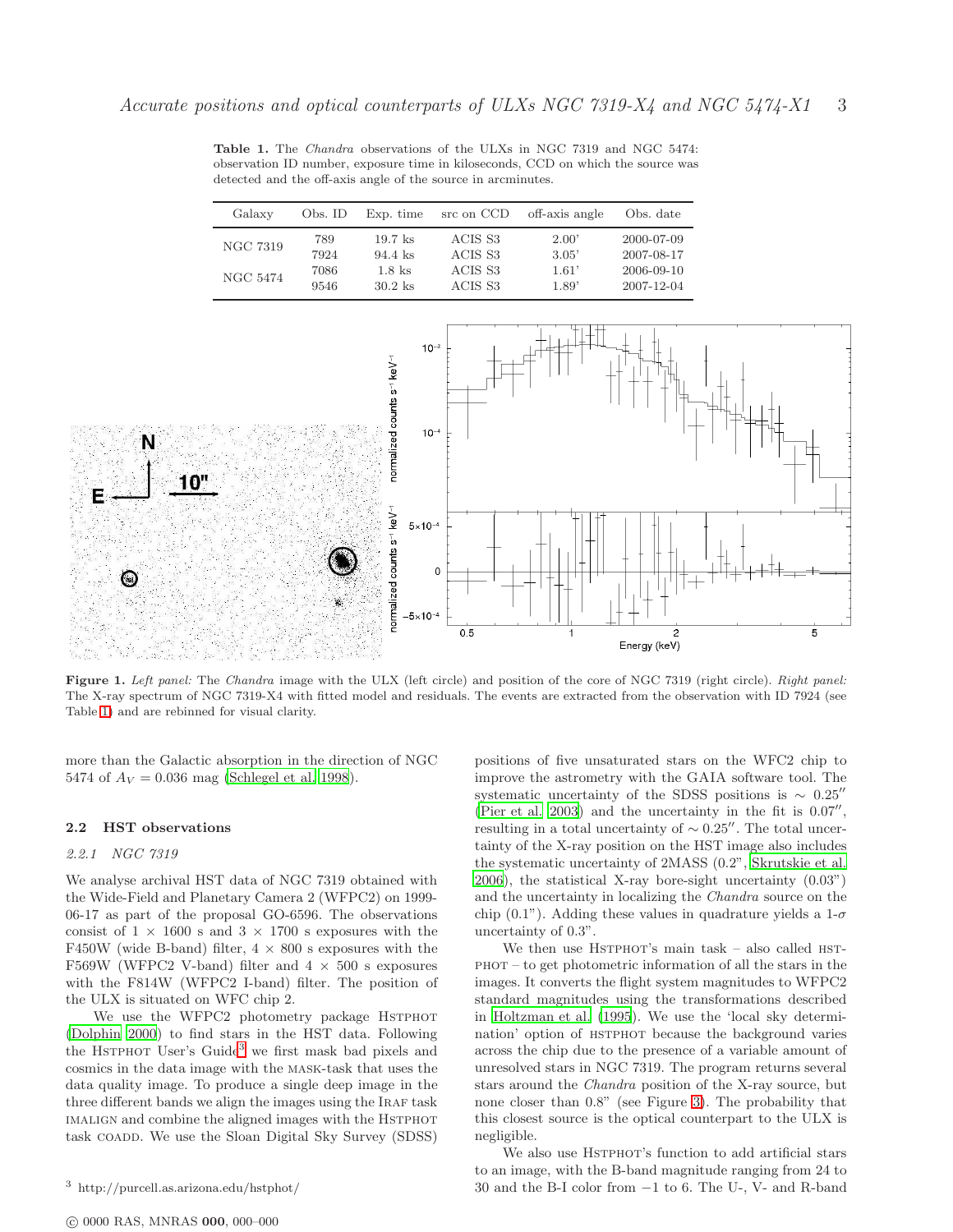Table 2. The best-fit parameters for an absorbed power law fitted to the spectrum of NGC 7319-X4 and for an absorbed power law with pileup fitted to the spectrum of NGC 5474-X1.

<span id="page-3-1"></span><span id="page-3-0"></span>

Figure 2. *Left panel:* The *Chandra* image with the ULX (lower circle) and position of the core of NGC 5474 (upper circle). *Right panel:* The X-ray spectrum of NGC 5474-X1 with fitted model and residuals. The counts are extracted from the observation with ID 9546 (see Table [1\)](#page-2-0).

magnitudes are also estimated. Using this method we estimate the limiting magnitude of the images near the position of the ULX as the magnitude of the faintest stars that are detected at the 5- $\sigma$  level. We find upper limits of WFPC2 B-band magnitude  $<$  28, WFPC2 V-band magnitude  $<$  27  $\,$ and WFPC2 I-band magnitude < 26.

## 2.2.2 NGC 5474

For NGC 5474 we analyse archival HST/WFPC2 data obtained on 2009-02-09 as part of proposal GO-11966 in two filters:  $3 \times 600$  s with F656N (narrow-band H $\alpha$ ) and  $4 \times$ 1100 s with F336W (WFPC2 U-band). Due to the shorter exposure and the narrow band of the  $H\alpha$  filter, the observations are not sensitive enough to detect sufficient sources to tie them to the U-band observations. Therefore, we use only the broad U-band observations, datasets ub9u3004m, ub9u3005m, ub9u3006m and ub9u3007m. The ULX position is situated on WFC chip 3.

We process the data in the same way as for NGC 7319. To improve the astrometry of HST we use four stars on the WFC3 chip that are also in the USNO B1.0 catalog. The root-mean-square value of the fit is 0.17". Because we are only interested in the relative positions of sources in the Chandra and HST images and not in the absolute astrometry we do not have to take the systematic uncertainty of the USNO B1.0 positions with respect to the ICRS into account.

Adding the uncertainty on the Chandra position, the total uncertainty of the position of the ULX on the HST image becomes  $\sqrt{0.17^2 + 0.15^2} \approx 0.22''$ . The nearest source in HST that HSTPHOT finds lies at a distance of  $0.8$ " (see Figure [4\)](#page-4-1), this is more than 3.5  $\sigma$  away from the X-ray position.

We use the simulated stars option of HSTPHOT to investigate the limiting magnitude for this observation near the ULX position. The faintest star we detect at more than  $5 \sigma$  has an apparent WFPC2 U-band magnitude of 23.7. We take this as the limiting magnitude for these U-band observations.

#### 2.3 Limiting absolute magnitudes

We do not find optical counterparts to the ULXs in NGC 7319 and NGC 5474. We can, however, calculate limiting absolute magnitudes for the possible companions. The distance modulus to NGC 7319 is 34.8. Using values from [Cardelli et al. \(1989](#page-7-24)) to transform  $A_V$  to the extinction in the filters that we used we find that the extinction due to absorption is  $1.1 \pm 0.5$  magnitudes in the F450W image,  $0.9 \pm 0.4$  magnitudes in the F569W image and  $0.5 \pm 0.2$  in the F814W image. The limiting absolute magnitude in the WFPC2 B-band is  $-7.9$ . In the WFPC2 V-band it is  $-8.7$ and in the WFPC2 I-band −9.3.

The extinction in the U-band for NGC 5474 is  $A_U =$  $0.9 \pm 0.2$  magnitudes. The distance modulus to NGC 5474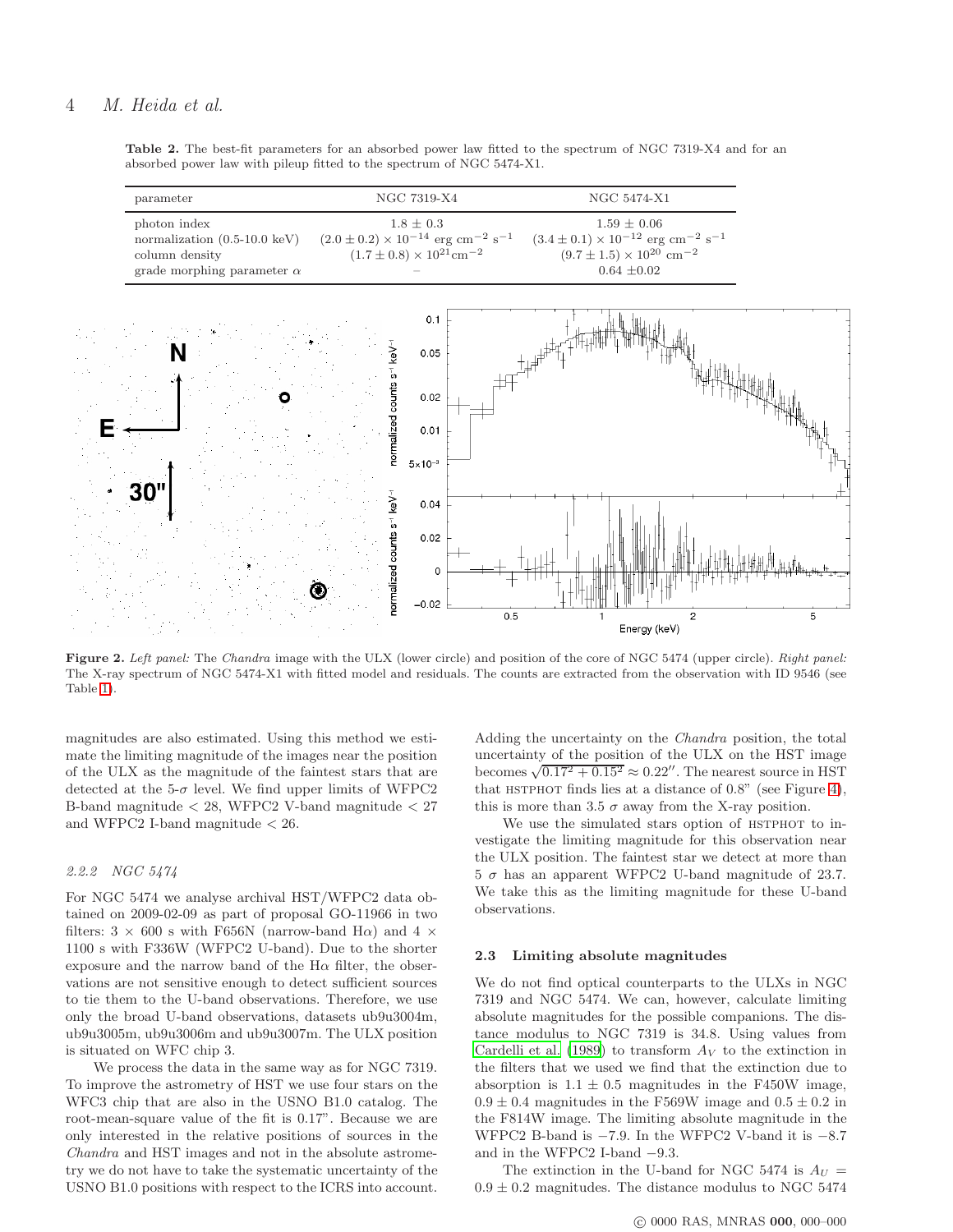<span id="page-4-0"></span>

Figure 3. *Left panel:* The 3200 s combined WFPC2 F569W image of NGC 7319 with a 0.5" circle around the position of the X-ray source. *Right panel:* Zoom-in of the stacked WFPC2 F569W images with the 0.3" 1-σ error circle around the position of the X-ray source and positions of stars from hstphot (boxcircles). Some of the boxcircles seem not to contain a star, these are stars that were only detected in the B- or I-band images.

<span id="page-4-1"></span>

Figure 4. *Left panel:* The SDSS g-band image of NGC 5474 with a 2" circle around the position of the X-ray source. *Right panel:* Zoom-in of the stacked WFPC2 F336W image with the 0.2" 1-σ error circle around the position of the X-ray source and positions of stars from hstphot (boxcircles).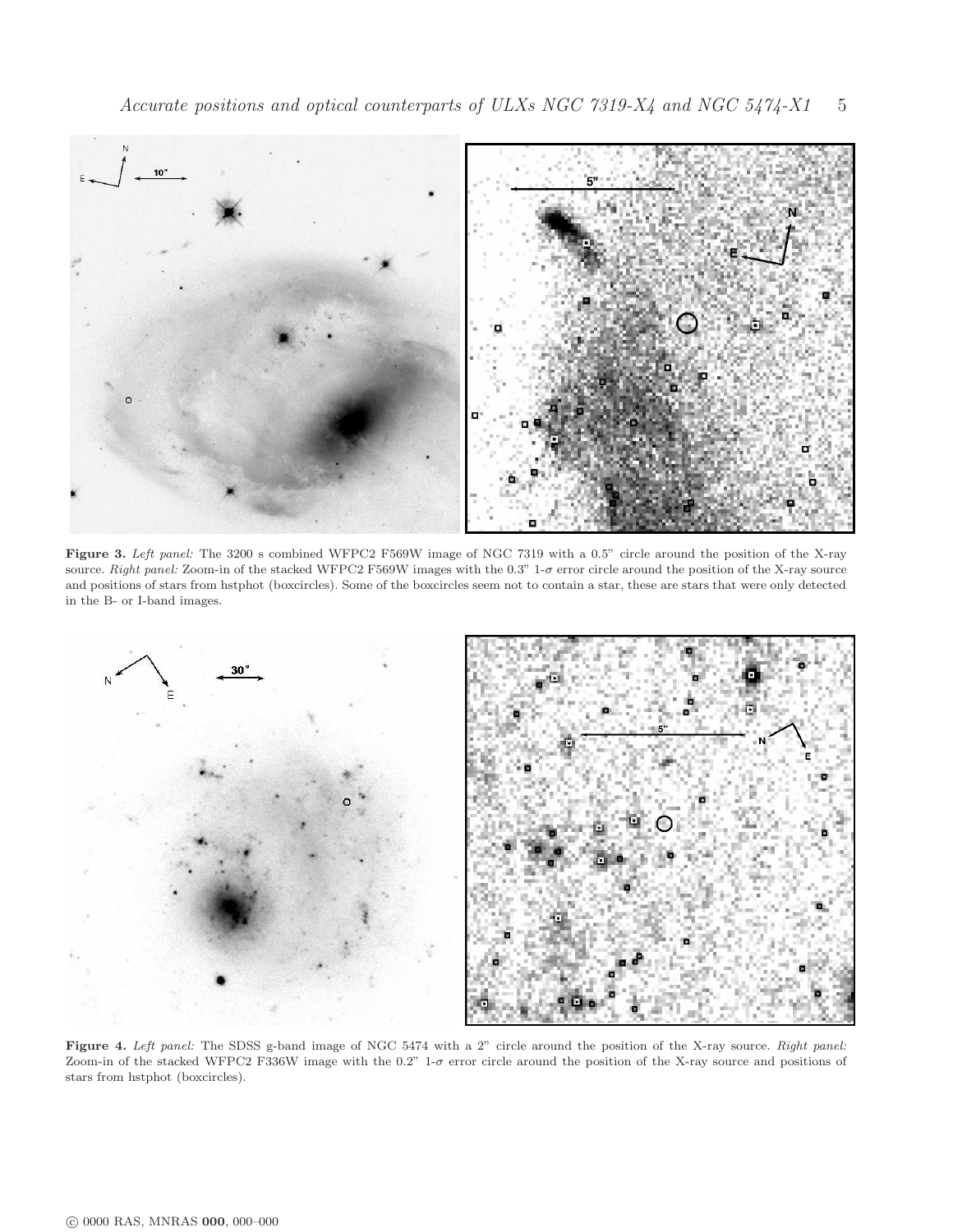is 29.15 [\(Drozdovsky & Karachentsev 2000](#page-7-19)). The limiting absolute magnitude in the WFPC2 U-band is then  $-6.4$ .

There are uncertainties present in the extinction due to absorption, the distance modulus and the limiting magnitudes of the observations. Of those we only know the uncertainty in the extinction. As an indication for the uncertainties in the distance modulus we use the standard deviations given by NED. The distance to NGC 7319 is based only on redshift. The uncertainty in the distance modulus due to uncertainties in the redshift measurement is 0.15, and there is also an (unknown) systematic uncertainty involved in deriving the distance from the redshift caused by e.g. potential proper velocities with respect to the Hubble flow. For NGC 5474 NED gives a standard deviation of the distance modulus of 0.23 based on five individual distance measurements. We conclude that the uncertainties in the distance modulus and extinction are equally important and the total uncertainty on the limiting magnitudes is of the order of 0.5 magnitude.

## 3 DISCUSSION

Using bore-sight corrected Chandra images we determine accurate positions for the ULXs NGC 7319-X4 and NGC 5474-X1. We also improve the astrometry of HST observations of these galaxies and search for optical sources at the ULX positions. The position of NGC 7319-X4 is  $RA =$ 339.02917<sup>°</sup>, Dec = 33.97476<sup>°</sup>, with a 1- $\sigma$  error circle of 0.3<sup>°</sup> on the HST image. We find the nearest star at 0.8" from this position – at the distance of NGC 7319  $(90.75 \text{ Mpc})$ this corresponds to  $\sim$  350 pc. The position of NGC 5474-X1 is  $RA = 211.24859^{\circ}$ ,  $Dec = 53.63584^{\circ}$ , with a 1- $\sigma$  error circle on the HST image of 0.22". Again the nearest star that we find lies at 0.8" from this position. This corresponds to  $\sim$  25 pc at the distance of NGC 5474. We do not find the optical counterparts to the ULXs in NGC 5474 and NGC 7319 in the HST data, but using our limiting absolute magnitudes we can put constraints on their counterparts. To constrain the spectral type of a possible companion star we use table 15.7 from Allen's astrophysical quantities [\(Cox 2000\)](#page-7-25). This table contains absolute V-magnitude and color calibrations for the MK spectral classes. We use the values from the WFPC2 Cookbook<sup>[4](#page-5-0)</sup> to convert these UBVRI magnitudes to WFPC2 standard magnitudes.

## 3.0.1 NGC 7319

The limiting magnitudes for the source in NGC 7319 are −7.9 in the WFPC2 B-band, −8.7 in the WFPC2 V-band and −9.3 in the WFPC2 I-band. The brightest stars in the WFPC2 B- and V-band are O9 supergiants with a B-band magnitude of  $-7.5$  and a V-band magnitude of  $-6.5$ , and in the WFPC2 I-band the brightest stars are M5 supergiants with a magnitude of −8.7. None of these would have been detected in the HST images. With our limiting absolute magnitudes we can not exclude any type of single star as counterpart.

If the ULX is an accreting compact object it will probably have an accretion disc. These can also be visible in optical light – in fact, disc emission may dominate the emission in the blue part of the spectrum. Can our limiting absolute magnitudes constrain the size of such a disc? [van Paradijs & McClintock \(1994](#page-7-26)) found a relation between  $\Sigma$  and the absolute V-band magnitude of low-mass X-ray binaries (LMXBs).  $\Sigma$  depends on the Eddington ratio and period of the system as  $\Sigma = (L_X/L_{Edd})^{1/2} (P/1hr)^{2/3}$ . Using this relation and the limiting V-band magnitude of −8.7 yields an upper limit for  $log(\Sigma)$  of 4.5 (with the caveat that we are extrapolating this relation from  $log(\Sigma) = 2.01$ , the maximum value in the sample of [van Paradijs & McClintock](#page-7-26) [\(1994](#page-7-26))). This is not very constraining – if we assume that the system is accreting at the Eddington limit we find a maximum period of 640 years, much longer than that of any LMXB. This does not give us a useful constraint on the size of a possible accretion disc.

At these high X-ray luminosities X-ray irradiation of the donor star and accretion disc is likely to play an important role [\(Copperwheat et al. 2005,](#page-7-27) [Copperwheat et al.](#page-7-28) [2007](#page-7-28), [Patruno & Zampieri 2008\)](#page-7-29). [Copperwheat et al. \(2005](#page-7-27)) give absolute V-magnitudes for an irradiated O5V star and G0I star with irradiated disc around a 10, 100 and 1000  $M_{\odot}$ black hole (their figure 6). The ULX in NGC 7319 has a hardness ratio of ∼ 1.4. An absolute limiting V-band magnitude of −8.7 means that an O5V star would not have been detected regardless of the mass of the black hole, but a G0 supergiant around a 100 or 1000  $M_{\odot}$  black hole would have been visible.

The most X-ray bright supernovae, type IIn, are also bright at optical wavelengths. The average intrinsic B-band magnitude at maximum brightness of these SN is  $M_B$  =  $-19.15 \pm 0.92$  [\(Richardson et al. 2002\)](#page-7-30), and they fade on timescales of years [\(Filippenko 1997\)](#page-7-31). Figure 4 of [Tsvetkov](#page-7-32) [\(2008](#page-7-32)) compares the lightcurves of 5 SN IIn, showing that  $M_V < -15$  for more than 400 days. The X-ray luminosity peaks around 400-1000 day after the explosion. This makes the supernova scenario unlikely for this source. The HST observations were made a year before the first X-ray observation. If the supernova had gone off before the HST observation, it would have been detected in the B-band images. So the only possibility is that it went off after the HST observations, but in time for it to be bright in X-rays a year later, leaving a very short period of time in which the explosion could have occurred.

Since NGC 7319 is a Seyfert 2 galaxy and hence has a detected nuclear X-ray source, the ULX is probably not a recoiling supermassive black hole.

Another scenario that we have to investigate is that the X-ray source may be a background quasar. If the source is situated behind NGC 7319, we expect a significant contribution of that galaxy to the column density of neutral hydrogen on top of the Galactic value. We assume a typical disc height of 100 parsec and an average density of 1 particle per cm<sup>3</sup> (Ferrière 2001). The contribution of a face-on spiral galaxy to the column density is then  $\sim 3 \times 10^{20} \text{ cm}^{-2}$ , which gives a visual extinction  $A_V \approx 0.2$  (using the relation of [Predehl & Schmitt 1995](#page-7-16)). The foreground Galactic extinction in the direction of NGC 7319 is  $A_V = 0.26$ ; adding the extra extinction from NGC 7319 gives  $A_V \approx 0.46$ . This is lower than, although consistent with, the value that we

<span id="page-5-0"></span> $^4\,$ www.stsci.edu/hst/wfpc2/analysis/wfpc2\_cookbook.html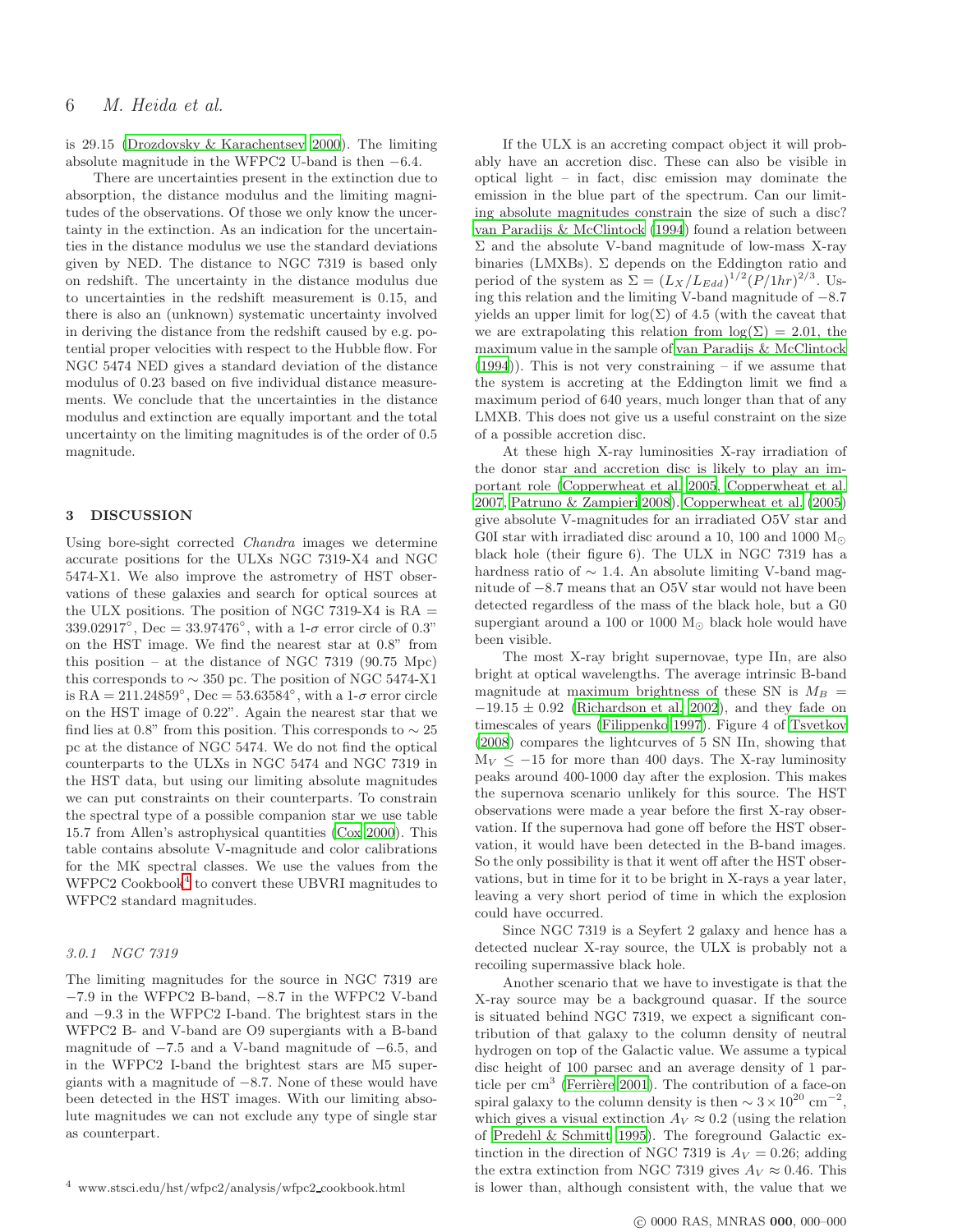find from the X-ray spectrum,  $A_V = 0.9 \pm 0.4$ . Variability in the X-ray spectrum can also help to exclude the AGN scenario. We do not find significant variability between the two Chandra observations; therefore we cannot refute the possibility that this source is a background AGN based on X-ray variability. Another clue about the background nature of the source can be gained from the X-ray to optical flux ratio. Most Chandra-selected AGN have an X-ray (0.5-2.0 keV) to optical (R-band) flux ratio smaller than 10 [\(Barger et al.](#page-7-34) [2003](#page-7-34), [Laird et al. 2009](#page-7-35)). For this source however, this ratio is larger than 70 in the V-band, larger than 74 in the B-band and larger than 90 in the I-band. The optical flux limits have been corrected for absorption. These values make the background AGN scenario less likely for this source.

## 3.0.2 NGC 5474

For NGC 5474 we have a limiting absolute magnitude of −6.4 in the WFPC2 U-band. This means that the counterpart can not be an O type main sequence star, nor an A-type or earlier supergiant. Those stars have a WFPC2 Uband magnitude lower than −6.4 so they should have been detected in the HST image.

Assuming that  $F_{\lambda} \propto \lambda^{-2}$  for accretion discs gives  $M_U$  -  $M_V \approx -1$ , yielding a limiting V-band magnitude of approximately −5.4 for this source. Using the relation of [van Paradijs & McClintock \(1994](#page-7-26)), this limiting magnitude infers a maximum value of  $log \Sigma$  of 3.1, or, assuming that the ULX is accreting at its Eddington limit, a maximum period of ∼ 5 years (again, we are extrapolating the relation between  $\Sigma$  and  $M_V$ ). This is such a high upper limit that an LMXB accretion disc would not be detected in these images. X-ray irradiation of the disc and donor star may increase the optical luminosity of the system.

The combination of an increasing X-ray luminosity and the non-detection of an optical counterpart in the U-band three years after the first Chandra observation makes it very unlikely that NGC 5474-X4 is a supernova. To make that scenario work the first Chandra observation (in September 2006) would have had to catch the very steep rise of the X-ray luminosity about one year after the supernova [\(Immler & Lewin 2003](#page-7-8)), but in that case it would have been visible in the U-band HST image three years later [Tsvetkov](#page-7-32) [\(2008](#page-7-32)). On top of that, a SN IIn in NGC 5474 would have a peak apparent magnitude  $m_V \approx 10$ . It seems very unlikely that such a source went unnoticed.

Since we do not observe a nuclear X-ray source in NGC 5474 we cannot exclude the recoiling SMBH scenario on that ground. In the case of a recoiling SMBH the optical counterpart would probably be related to the material that remains gravitationally bound to the black hole – the accretion disc, broad line region and part of the nuclear star cluster – and its luminosity would be comparable to that of an AGN. The absolute magnitudes of AGN vary, but the faintest that have been reported thus far have absolute magnitudes  $M_B$  $=$  -9.8 for NGC 4395 [\(Filippenko & Sargent 1989](#page-7-36)) and -11.6 for NGC 3031/M81 [\(Ho et al. 1997](#page-7-37)). With a limiting Uband magnitude of −6.4 NGC 5474-X1 is much fainter than these faintest AGNs, making it unlikely that it is a recoiling SMBH.

The Galactic absorption in the direction of NGC 5474 is only  $A_V = 0.036$  mag, while we find an absorption of  $A_V =$   $0.54 \pm 0.08$  mag from the X-ray spectrum. This means there is significant absorption on top of the Galactic foreground, possibly local to the source or because the source is situated behind NGC 5474. The two Chandra observations, spaced 15 months apart, show similar spectra but with a factor 5 increase in luminosity towards the later observation. This does not exclude a background AGN. It does mean that this is indeed a single source instead of e.g. a group of LMXBs. However, the X-ray (0.5-2.0 keV) to optical (U-band) flux ratio of this source is larger than 500, while typically AGN have a ratio smaller than 10 in the R-band. This argues strongly against the background AGN scenario.

#### 3.1 Conclusions

We can not exclude any type of single star as the companion of the ULX in NGC 7319. The limiting magnitudes for this source also allow an LMXB with accretion disc. [Copperwheat et al. \(2005](#page-7-27)) calculated V-band magnitudes for X-ray irradiated discs and donor stars. By comparing these with our limiting magnitude we can exclude a G0 supergiant around an IMBH of more than 100  $M_{\odot}$ . The source could also be a supernova, although this is only possible if it went off in a short period of time right after the HST observations. The recoiling black hole scenario is not very likely for this source, given that NGC 7319 also has an AGN. The source could be a background AGN but the X-ray to optical flux ratios argue against this scenario.

The companion of the ULX in NGC 5474 cannot be a blue supergiant or O-type main sequence star. Other stellar types and an LMXB with accretion disc are still an option. The source is probably not a supernova, since the increasing X-ray luminosity and non-detection in the HST observation make this very unlikely. It can be a recoiling black hole, but then its optical luminosity is much lower than is usual for AGN. There is significant absorption on top of the Galactic foreground absorption in the direction of NGC 5474 which could point to a background object. However, the X-ray to optical flux ratio is much higher than usual for AGN, which argues strongly against this scenario. Finding the optical counterpart or measuring variability of the X-ray source can help decide whether or not this is a background object.

## ACKNOWLEDGEMENTS

MH and PGJ thank Richard Mushotzky for bringing NGC 7319-X4 to our attention. This research has made use of data obtained from the Chandra Data Archive and the Chandra Source Catalog, and software provided by the Chandra Xray Center (CXC) in the application package CIAO. This paper is based on observations made with the NASA/ESA Hubble Space Telescope, obtained from the data archive at the Space Telescope Institute. STScI is operated by the association of Universities for Research in Astronomy, Inc. under the NASA contract NAS 5-26555.